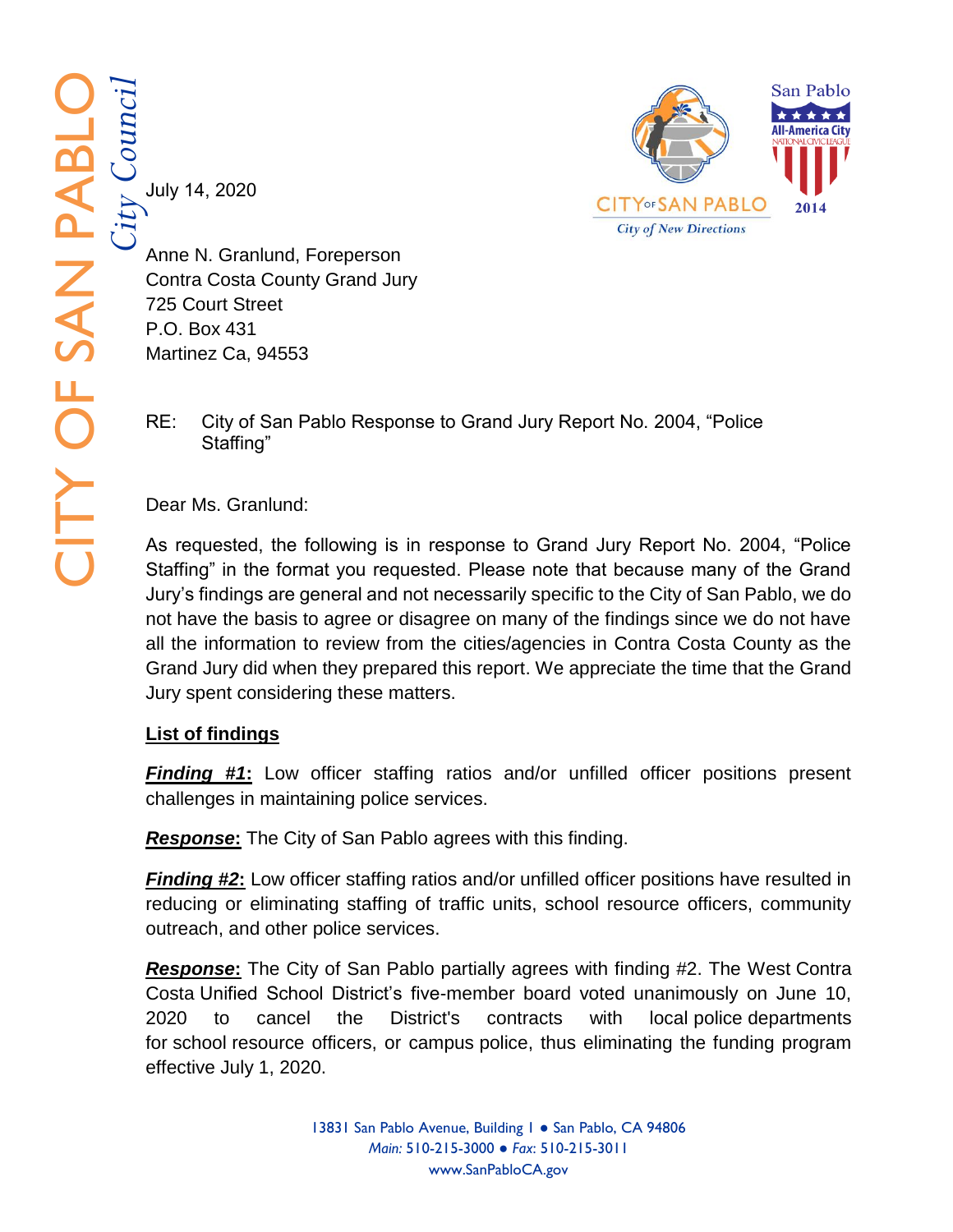*Finding #3***:** Due to low officers staffing ratios and/or unfilled officer positions, officers are often required to put in mandatory overtime to cover critical services.

*Response***:** The City of San Pablo partially agrees with finding #3. There are many factors that result in mandatory overtime to cover critical services including, scheduled vacation, mandatory court appearance, illness, FMLA, mandated training, comp time and other leaves.

*Finding #4***:** Mandatory overtime can lead to officer stress, which creates retention challenges.

*Response***:** The City of San Pablo partially agrees with finding #4. There are many factors that contribute to officer stress including responding to critical incidents, frequent rotating shifts and regular changes in duties. Retaining qualified officers presents challenges that extend beyond reducing mandatory overtime. Lack of benefits and incentives, reduced pay, inadequate training, low morale, shift work and length of commute can also contribute to retention challenges.

*Finding #5***:** Low officer staffing ratios and/or unfilled positions may contribute to increased average response times for Priority 1 (emergency) calls.

*Response***:** The City of San Pablo agrees with finding #5.

*Finding #6*: Recruiting officers is challenging due to the fewer applicants who meet the required hiring standards and complete the rigorous testing process.

*Response***:** The City of San Pablo agrees with finding #6.

*Finding #7***:** Negative perceptions of policing and the availability of less dangerous job opportunities contribute to fewer applicants for law enforcement positions.

*Response***:** The City of San Pablo agrees with finding #7.

*Finding #8***:** Each Contra Costa police agency (except those that contract with the Sheriff's Office) conducts its own recruiting program to attract potential applicants.

*Response***:** The City of San Pablo cannot answer this finding as the City cannot speak on the behalf of, or address, recruiting practices of another agency. The City of San Pablo conducts its own recruiting.

*Finding #9***:** The process of hiring and training new officers takes an extensive amount of time and resources to complete.

*Response***:** The City of San Pablo agrees with finding #9.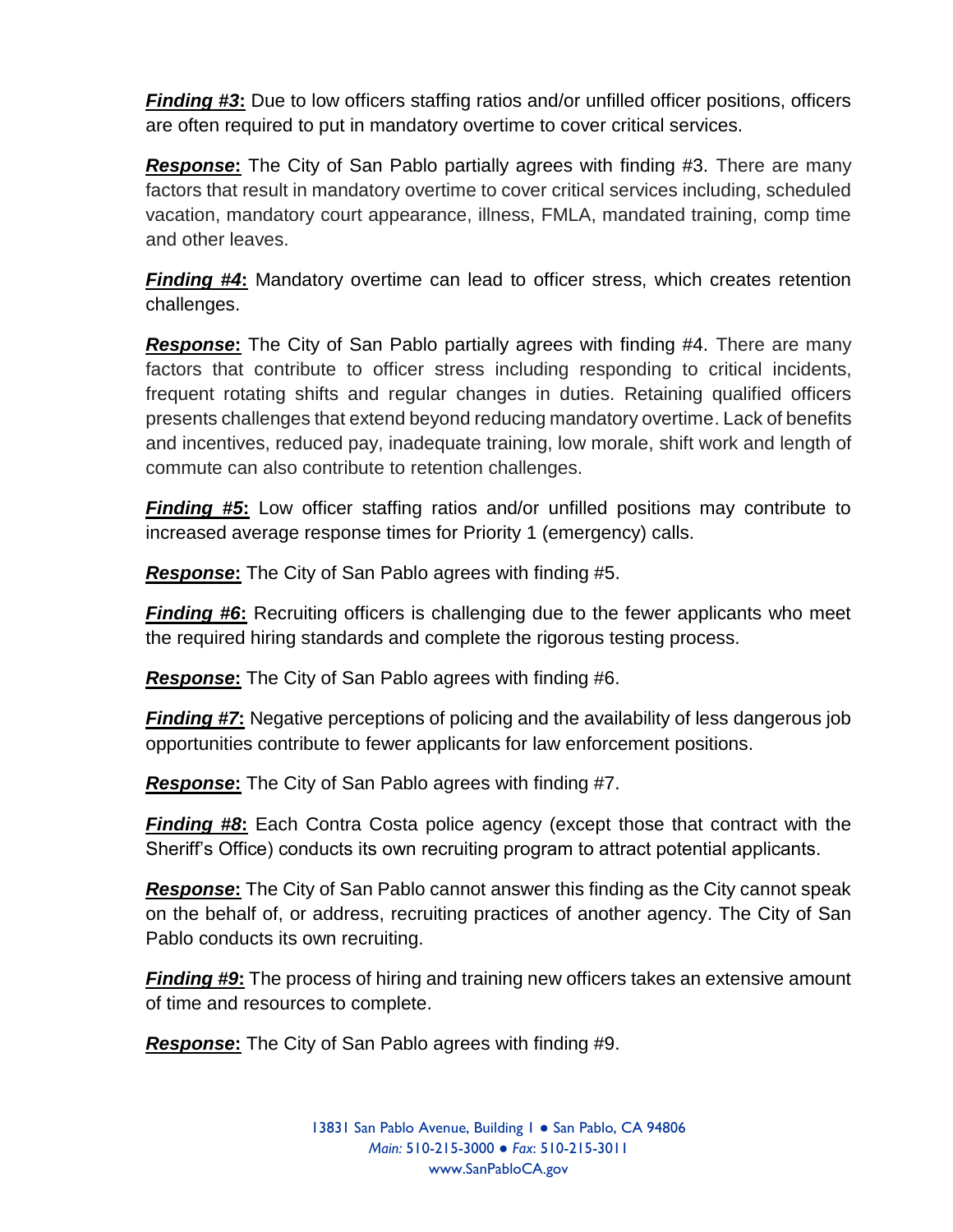*Finding #10***:** Each Contra Costa police agency (except those that contract with the Sheriff's Office) manages its own screening process for police officer positions, resulting in a replication of efforts across the County.

*Response***:** The City of San Pablo cannot answer this finding as the City cannot speak on the behalf of, or address, the screening processes of another agency. The City of San Pablo conducts its own screening process.

*Finding #12***:** Recruits and young officers have different expectations than in the past regarding work/life balance.

*Response***:** The City of San Pablo agrees with finding #12.

*Finding #13***:** Recruits and young officers' expectations about work/life balance contribute to the challenges of officer recruiting and retention.

*Response***:** The City of San Pablo agrees with finding #13.

*Finding #14***:** Wellness and Employee Assistance Programs offered by Contra Costa Police agencies aid retention of police officers.

*Response***:** The City of San Pablo agrees with finding #14.

## **City's Response to Grand Jury Recommendations 2,3,4,5**

## **Recommendations**

*Recommendation #2***:** The City/Town Councils of Antioch, Brentwood, Clayton, Concord, El Cerrito, Hercules, Martinez, Moraga, Oakley, Pinole, Pittsburg, Pleasant Hill, Richmond, San Pablo, San Ramon, and Walnut Creek should consider identifying funds to study the cost/benefit of a countywide screening process for police officer positions, to avoid replication of these steps while allowing each city police department to select and evaluate candidates, by June 30, 2021.

*Response***:** The recommendation will not be implemented because it is not reasonable. Police agencies in the county have different needs based upon the communities they serve. The City has been successful in its recruitment efforts.

*Recommendation #3***:** The Sheriff, and the City/Town Councils of Antioch, Brentwood, Clayton, Concord, Danville. EI Cerrito, Hercules, Lafayette, Martinez, Moraga, Oakley, Orinda, Pinole Pittsburg, Pleasant Hill, Richmond, San Pablo. San Ramon. and Walnut Creek should consider directing their police departments to apply annually, or when offered in 2021, to the Department of Justice COPS Hiring Program, which provides funding for hiring additional officers, by June 30, 2021.